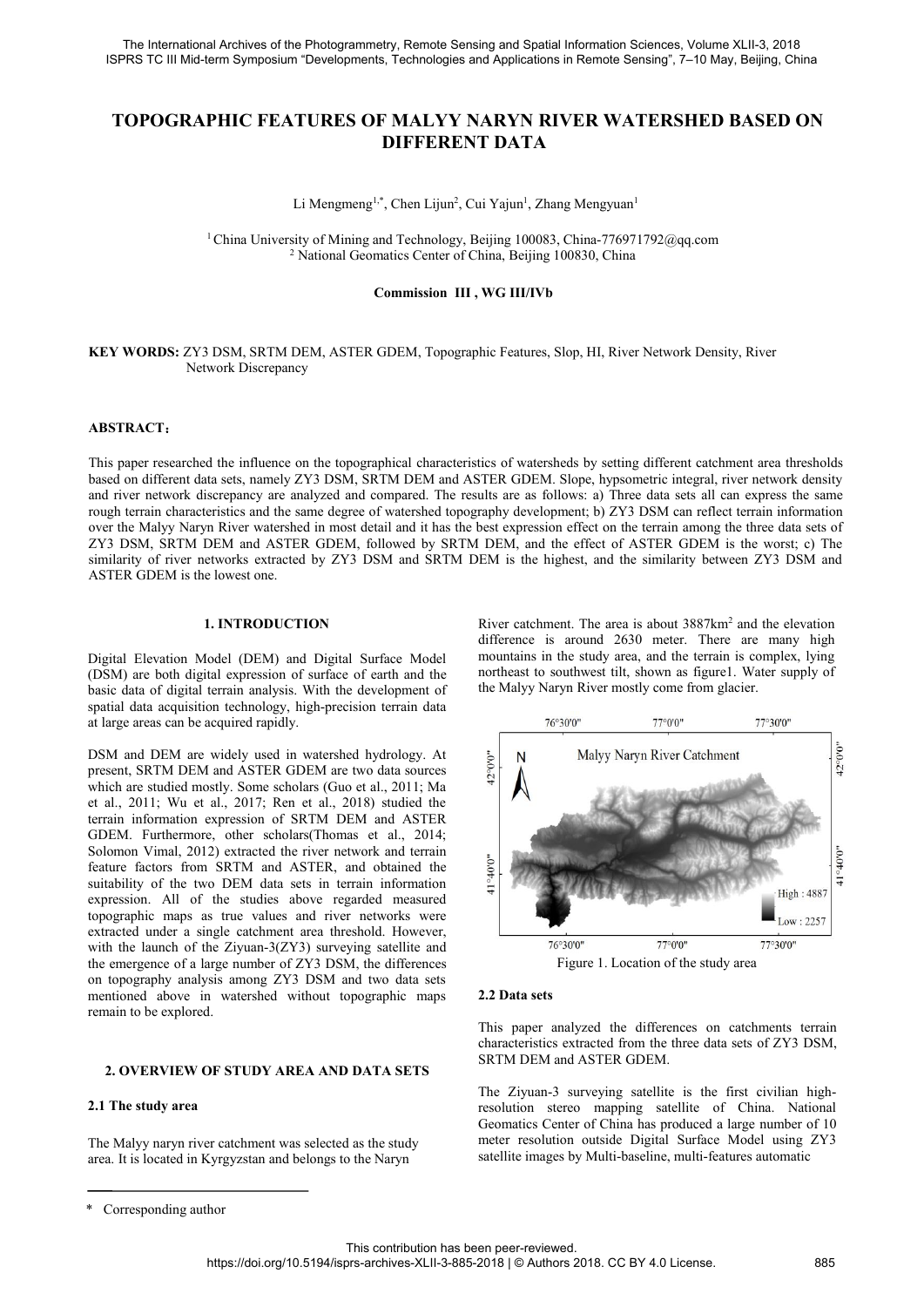The International Archives of the Photogrammetry, Remote Sens<br>ISPRS TC III Mid-term Symposium "Developments, Technologies a<br>matching extraction technology(Tang et al., 2012; Li, 2012),<br>hereinafter referred to as ZY3 DSM.<br>T The International Archives of the Photogrammetry, Remote Sensing and Spatial Information<br>
ISPRS TC III Mid-term Symposium "Developments, Technologies and Applications in Remote<br>
matching extraction technology(Tang et al., The International Archives of the Photogrammetry, Remote Sensing and Spatial Information Sc<br>
ISPRS TC III Mid-term Symposium "Developments, Technologies and Applications in Remote Ser<br>
matching extraction technology(Tang e The International Archives of the Photogrammetry, Remote Sensing and Spatial Information Science ISPRS TC III Mid-term Symposium "Developments, Technologies and Applications in Remote Sense<br>
matching extraction technology( The International Archives of the Photogrammetry, Remote Sensing and Spatial Information Sciences<br>
ISPRS TC III Mid-term Symposium "Developments, Technologies and Applications in Remote Sensing", 7<br>
matching extraction te The International Archives of the Photogrammetry, Remote Sensing and Spatial Information Sci<br>
SISPRS TC III Mid-term Symposium "Developments, Technologies and Applications in Remote Sen<br>
matching extraction technology(Tang The International Archives of the Photogrammetry, Remote Sensing and Spatial Information<br>
ISPRS TC III Mid-term Symposium "Developments, Technologies and Applications in Remote 3<br>
Internation technology (Tang et al., 2012; **ISPRS TC III Mid-term Symposium "Developments, Technologies and Applications in Remote Si<br>
matching extraction technology(Tang et al., 2012; Li, 2012), (4) Extracting river networ<br>
hereinafter referred to as ZY3 DSM.<br>
Th** matching extraction technology(Tang et al., 2012; Li, 2012), (4) Extracting river networks:<br>
hereinafter referred to as ZY3 DSM.<br>
The SRTM DEM, Shuttle Radar Torpography Mission Digital<br>
Elevation Model, is a kind of land matching extraction technology(Tang et al., 2012; Li, 2012),<br>
Mercinafter referred to as ZY3 DSM.<br>
The SRTM DEM, Shuttle Radar Torpography Mission Digital<br>
The SRTM DEM, Shuttle Radar Torpography Mission Digital<br>
Elevatio matching extraction technology(Tang et al., 2012; Li, 2012), (4) I<br>hereinafter referred to as ZY3 DSM. The same three street of as ZY3 DSM.<br>The SRTM DEM, Shuttle Radar Torpography Mission Digital Tool:<br>Elevation Model, is mesholds. The model is a kind of land strip basis of the sholds. The model<br>Elevation Model, is a kind of land surface radar image data sets<br>measured by the NASA and the National Mapping Agency of<br>the Department of Definese The SRTM DEM, Shuttle Radar Torpography Mission Digital<br>
Elevation Model, is a kind of land surface radar image data sets<br>
measured by the NASA and the National Mapping Agency of<br>
the Department of Defense (NIMA) and Compl The ASTIFR GDEM, Advanced Space-borne Thermal<br>
Elevation Model, is a kind of land surface radar image data sets<br>
measured by the NASA and the National Mapping Agency of The experimental process<br>
unterstanded on the Endeavo Envantation collars, is a same of and state and image data sets controlled by the NASA and the National Mapping Agency of The experimental process for<br>the Department of Defense (NIMA) and Completed by SRTM watershed is as

In Experimental or the Varian interval or the Chemical or the Chemical process in<br>the Department of Defense (NIMA) and Completed by SRTM watershed is as figure 2:<br>system loaded on the Endeavor space shuttle launched by th Experiment of Decisions (View of State Course) Solid and Detection of Decisions and Reflection Radiometer Global Digital Elevation is<br>
The ASTER GDEM, Advanced Space-borne Thermal<br>
Emission and Reflection Radiometer Global Solution to the Eurea and the most widely overed since the most of the Earth's<br>
United States. This data sets covers 80 percent of the Earth's<br>
land between 60 degrees north latitude and 60 degrees south<br>
latitude. It has EXTRIGNET CONCORRECT THE SIGNAL CONDUCTS SURFAINTING CONDUCTS OF THE ASTER GDEM, Advanced Space-borne Thermal<br>
Emission and Reflection Radiometer Global Digital Elevation is<br>
The ASTER GDEM, Advanced Space-borne Thermal<br>
E Fact the Computer of the Earth's land of the Computer and the Computer of the MSTER GDEM, Advanced Space-borne Thermal<br>
Emission and Reflection Radiometer Global Digital Elevation is<br>
The ASTER GDEM, Advanced Space-borne T and the method and the third data set, referred to as<br>
and method as SRTM.<br>
The ASTER GDEM, Advanced Space-borne Thermal<br>
Emission and Reflection Radiometer Global Digital Elevation<br>
Model, is a 30 meter resolution global **ASTER** GDEM, Advanced Space-borne Inermal<br>
deflection Radiometer Global Digital Elevation<br>
meter resolution global Digital Elevation Model,<br>
A and Japan's Ministry of Economy, Trade and<br>
2009. It covers 99 percent of the Earth's Fraction and Solution and Mark, 1984). It involves<br>
There are move posted by NASA and Japan's Ministry of Economy, Trade and<br>
Industry in June 2009. It covers 99 percent of the Earth's land,<br>
between 83 degrees north latit based on DEM, but the surface flow runoff simulation<br>algorithm is widely used in DEM-based on January 6, 2015.<br>In this paper, we<br>consequently. At present,<br>there are two versions about ASTER GDEM,<br>and ASTER<br>consequently. At between 83 degrees north latitude and 83 degrees south latitude,<br>so it is the most widely covered data sets currently. At present,<br>there are two versions about ASTER GDEM, and ASTER<br>GDEM V2 was issued on January 6, 2015. I Extraction currently (O'Callaghan and Mark, 1984). It involves<br>
there are two versions about ASTER GDEM, and ASTER<br>
GDEM V2 was issued on January 6, 2015.In this paper, we<br>
chose ASTER.<br> **3. METHOD AND PROCESS**<br>
There are

So it is the most wheely covered data sets carrent<br>there are two versions about ASTER GDEN<br>GDEM V2 was issued on January 6, 2015. In<br>chose ASTER GDEM V2 as the third data set,<br>ASTER.<br>**3. METHOD AND PROCESS**<br>There are many (1) Filling sinks: there are some " spurious sinks" in DEM sets and end of the spurious sinks: "<br>
There are many topographic features extraction algorithms<br>
based on DEM, but the surface flow runoff simulation<br>
algorithm

Extracting river<br> **BECAUSE AND AND PROCESS**<br> **BECAUSE AND PROCESS**<br> **BECAUSE AND PROCESS**<br> **BECAUSE AND PROCESS**<br> **BECAUSE AND PROCESS**<br> **BECAUSE AND PROCESS**<br> **EXECUTES**<br> **EXECUTES**<br> **EXECUTES**<br> **EXECUTES**<br> **EXECUTES**<br> **E** The state of the many top of the spurious sinks of the ArcHydro Tools<br>
There are many topographic features extraction algorithms<br>
In the surface flow rundf simulation<br>
algorithm is widely used in DEM-based basin features<br> 3. **METHOD AND PROCESS**<br>
There are many topographic features extraction algorithms<br>
based on DEM, but the surface flow runoff simulation<br>
algorithm is widely used in DEM-based basin features<br>
extraction currently (O'Callag 3. **METHOD AND PROCESS**<br>
There are many topographic features extraction algorithms<br>
based on DEM, but the surface flow runoff simulation<br>
algorithm is widely used in DEM-based basin features<br>
Figure 2. Flow<br>
extraction cur **S. METHOD ATD TROCESS**<br>There are many topographic features extraction algorithms<br>based on DEM, but the surface flow runoff simulation<br>algorithm is widely used in DEM-based basin features<br>extraction currently (O'Callaghan There are many lopetapinc reatures extraction argomination<br>algorithm is widely used in DEM-based basin features<br>extraction currently (O'Callaghan and Mark, 1984). It involves<br>fallowing parts:<br>(1) Filling sinks: there are s algorithm is widely used in DEM-based basin features<br>algorithm is widely used in DEM-based basin features<br>extraction currently (O'Callaghan and Mark, 1984). It involves<br>fallowing parts:<br>(1) Filling sinks: there are some "s

direction. Its widely used in DEM-based basin leatures<br>extraction currently (O'Callaghan and Mark, 1984). It involves<br>fallowing parts:<br>(1) Filling sinks: there are some "spurious sinks" in DEM sets<br>because of the impact of Extraction currently (O Canaghan and Mark, 1984). It involves<br>
(1) Filling sinks: there are some "spurious sinks" in DEM sets<br>
the cenause of the impact of data noise and interpolation methods,<br>
"spurious sinks" can lead (1) Filling sinks: there are some " spurious sinks" in DEM sets<br>
because of the impact of data noise and interpolation methods,<br>
"spurious sinks" can lead to poor drainage in watershed, which<br>
will hinder DEM from generat (1) Filling sinks: there are some " spurious sinks" in DEM sets<br>because of the impact of data noise and interpolation methods,<br>"spurious sinks" can lead to poor drainage in watershed, which<br>will hinder DEM from generating because of the impact of data noise and interpolation methods,<br>
"Spurious sinks" can lead to poor drainage in watershed, which<br>
"will hinder DEM from generating complete stream networks.<br>
In this experiment, the model Fill spursos smarted to poor drange in watershed, which<br>
will hinder DEM from generality complete stream networks.<br>
In this experiment, the model Fill Sinks in the ArcHydro Tools<br>
in this experiment, the model Fill Sinks in th Whi findier DEM from generating complete stream networks. Slope is a tilt in this experiment, the model Fill Sinks in the ArcHydro Tools can affects the energy converses is used to fill sinks in the DEM.<br>
is used to fill s

ing and Spatial Information Sciences, Volume XLII-3, 2018<br>
Ind Applications in Remote Sensing", 7–10 May, Beijing, China<br>
(4) Extracting river networks: Based on the flow accumulation<br>
matric, it can generates stream nets ing and Spatial Information Sciences, Volume XLII-3, 2018<br>nd Applications in Remote Sensing", 7–10 May, Beijing, China<br>(4) Extracting river networks: Based on the flow accumulation<br>matric, it can generates stream nets by s ing and Spatial Information Sciences, Volume XLII-3, 2018<br>
Applications in Remote Sensing", 7–10 May, Beijing, China<br>
(4) Extracting river networks: Based on the flow accumulation<br>
matric, it can generates stream nets by s ing and Spatial Information Sciences, Volume XLII-3, 2018<br>nd Applications in Remote Sensing", 7–10 May, Beijing, China<br>(4) Extracting river networks: Based on the flow accumulati<br>matric, it can generates stream nets by set ing and Spatial Information Sciences, Volume XLII-3, 2018<br>
Applications in Remote Sensing", 7–10 May, Beijing, China<br>
(4) Extracting river networks: Based on the flow accumulation<br>
matric, it can generates stream nets by s ing and Spatial Information Sciences, Volume XLII-3, 2018<br>
Applications in Remote Sensing", 7–10 May, Beijing, China<br>
(4) Extracting river networks: Based on the flow accumulat<br>
matric, it can generates stream nets by sett



**Contrasting and Analyzing<br>
Figure 2. Flow chart of feature extraction<br>
4. EXPERIMENTAL RESULTS AND ANALYSIS<br>
4.1 Slope<br>
Slope is a tilt indicator of local surface on the earth, and its size<br>
can affects the scale and inte Example 18 Contrasting and Analyzing**<br>
Figure 2. Flow chart of feature extraction<br> **4. EXPERIMENTAL RESULTS AND ANALYSIS**<br> **4.1 Slope**<br>
Slope is a tilt indicator of local surface on the earth, and its size<br>
can affects th **Example 18 Contrasting and Analyzing**<br>
Figure 2. Flow chart of feature extraction<br> **4. EXPERIMENTAL RESULTS AND ANALYSIS**<br> **4.1 Slope**<br>
Slope is a tilt indicator of local surface on the earth, and its size<br>
can affects t **EXPERIMENTAL RESULTS AND ANALYSIS**<br>**4. EXPERIMENTAL RESULTS AND ANALYSIS**<br>**4.1 Slope**<br>**5.1** Slope is a tilt indicator of local surface on the earth, and its size<br>can affects the scale and intensity of surface material fl axis. *z*<br>*z* **<b>***z*<br>*z*<br>*z*<br>*z*<br>*z*<br>*z*<br>*z*<br>*z*<br>*z*<br>*z*<br>*z*<br>*z*<br>*z*<br>*z*<br>*z*<br>*z***</del>**<br>*z*<br>*z***</del><br><b>***z*<br>*z*<br>*z*<br>*z*<br>*z*<br>*z***<br><b>***z*<br>*z*<br>*z*<br>*z*<br>*z***<br><b>***z*<br>*z*<br>*z*<br>*z*<br>*z***<br><b>** *z n* Slope is a tilt indicator of local surface on the earth, and its size<br>can affects the scale and intensity of surface material flow and<br>energy conversion, and it is an important factor that restricts<br>the spatial layout of Slope is a tilt indicator of local surface on the earth, and its size<br>can affects the scale and intensity of surface material flow and<br>energy conversion, and it is an important factor that restricts<br>the spatial layout of can affects the scale and intensity of surface material flow and<br>energy conversion, and it is an important factor that restricts<br>the spatial layout of productivity. The slope of a point equals to<br>the angle between the nor

Slope = 
$$
\arccos\left(\frac{z \cdot n}{|z| \cdot |n|}\right)
$$
 (1)

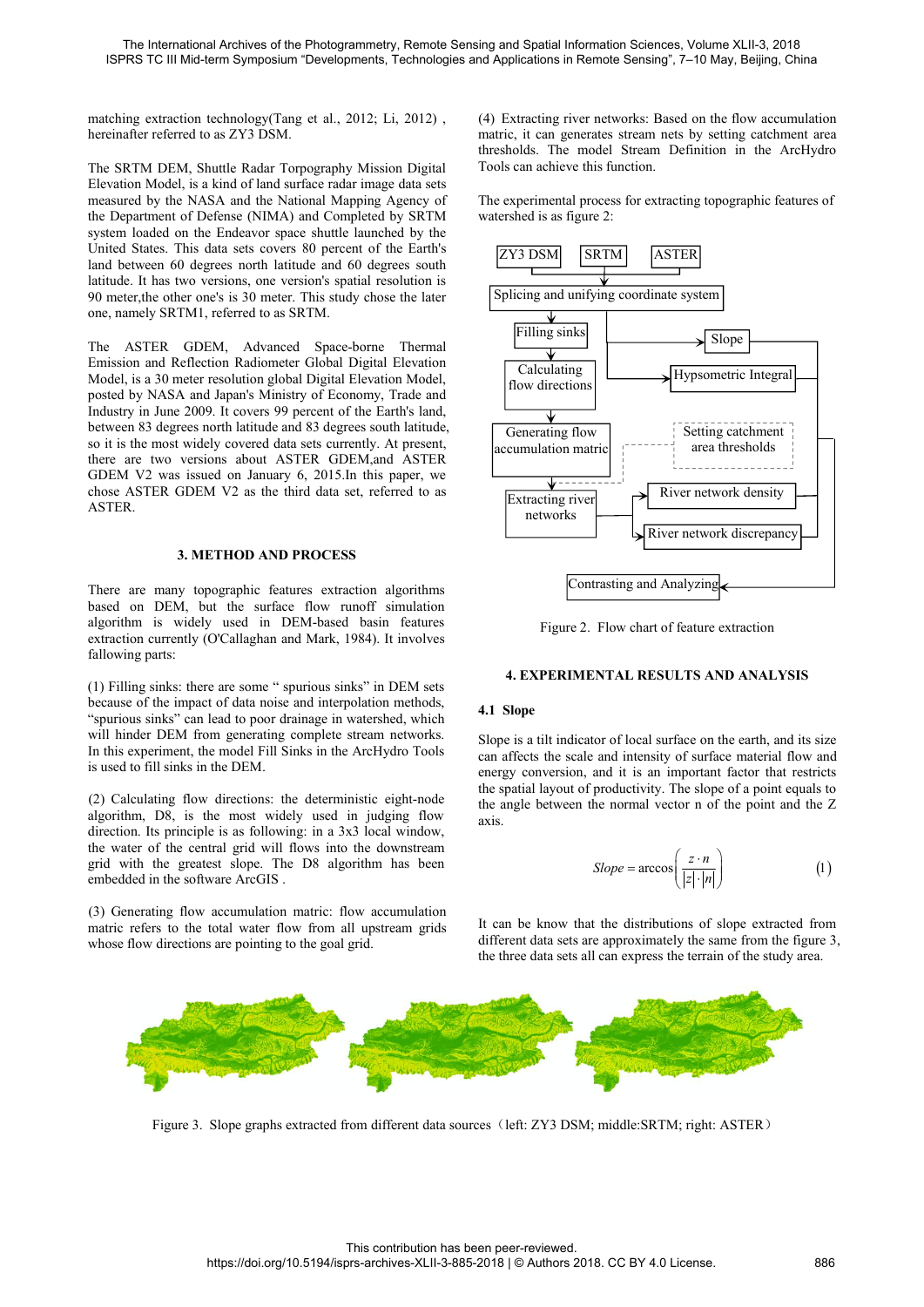|              | The International Archives of the Photogrammetry, Remote Sensing and Spatial Informatio<br>ISPRS TC III Mid-term Symposium "Developments, Technologies and Applications in Remote              |                                                         |
|--------------|------------------------------------------------------------------------------------------------------------------------------------------------------------------------------------------------|---------------------------------------------------------|
|              | Slope                                                                                                                                                                                          | The result is shown as sl                               |
| Data         | Maximum<br>Standard deviation<br>Mean                                                                                                                                                          | greater than 30 degree, t                               |
| ZY3 DSM      | 77.8045<br>20.5576<br>12.8117                                                                                                                                                                  | those of SRTM and AST                                   |
| <b>SRTM</b>  | 76.0478<br>19.1369<br>12.4037                                                                                                                                                                  | degree, the count of ZY3<br>ASTER. This result is co.   |
| <b>ASTER</b> | 72.8684<br>18.5951<br>11.1664                                                                                                                                                                  | 1. ZY3 DSM can extract                                  |
|              | Table 1. Slope values under different data sources<br>As shown in table 1, the maximum, mean and standard                                                                                      | its effect is the best one.<br>ASTER is the worst one.  |
|              | deviation of slope extracted from ZY3 DSM is the greatest<br>among those extracted from the three data sets, which indicates                                                                   | 4.2 Hypsometric Integr                                  |
|              | that SRTM and ASTER, to a certain extend, tend to flatten the<br>watershed's topography. In order to analysis and compare<br>slopes at different levels, slopes are divide into 8 levels at an | The elevation distribution<br>percentage of elevation a |

and The result is shown as the Values and Maximum Mean Standard deviation<br>
Maximum Mean Standard deviation<br>
Siope The result is shown as the sets of SRTM and AS<br>
SRTM 76.0478 19.1369 12.4037<br>
ASTER 72.8684 18.5951 11.1664<br> Data Maximum Mean Standard deviation<br>
2Y3 DSM 77.8045 20.5576 12.8117<br>
SRTM 76.0478 19.1369 12.4037<br>
SRTM 76.0478 19.1369 12.4037<br>
ASTER 72.8684 18.5951 11.1664<br>
ASTER This result is consist<br>
ASTER 72.8684 18.5951 11.1664<br> Data Maximum Mean Slope<br>
Maximum Mean Standard deviation<br>
T7.8045 20.5576 12.8117<br>
SRTM 76.0478 19.1369 12.4037<br>
ASTER 72.8684 18.5951 11.1664<br>
ASTER. This result is compared to accept<br>
ASTER of a select is the best one<br>
A Blope<br>
22 30 DSM 77.8045 20.5576 12.8117<br>
22 30 DSM 77.8045 20.576 12.8117<br>
12.8117<br>
12.812 111.1664 12.8117<br>
12.8684 18.5951 11.1664 12.8117<br>
12.8684 18.5951 11.1664 12.8117<br>
12.8684 18.5951 11.1664 12.812 12.812 12.812 1 Data Maximum Mean Standard deviation<br>
Example 20.5576 12.8117<br>
SRTM 76.0478 19.1369 12.4037<br>
ASTER 72.8684 18.5951 11.1664<br>
ASTER 72.8684 18.5951 11.1664<br>
ASTER Table 1. Slope values under different data sources<br>
As shown **EXECUTE CONFIDENT CONFIDENT CONFIDENT CONFIDENT CONFIDENT CONFIDENT CONFIDENT CONFIDENT CONFIDENT CONFIDENT CONFIDENT CONFIDENT CONFIDENT CONFIDENT CONFIDENT CONFIDENT CONFIDENT CONFIDENT CONFIDENT CONFIDENT CONFIDENT CON** 



ing and Spatial Information Sciences, Volume XLII-3, 2018<br>
and Applications in Remote Sensing", 7–10 May, Beijing, China<br>
The result is shown as shown in figure 4: when slope value is<br>
greater than 30 degree, the count of ing and Spatial Information Sciences, Volume XLII-3, 2018<br>nd Applications in Remote Sensing", 7–10 May, Beijing, China<br>The result is shown as shown in figure 4: when slope value is<br>greater than 30 degree, the count of ZY3 ing and Spatial Information Sciences, Volume XLII-3, 2018<br>
Ad Applications in Remote Sensing", 7–10 May, Beijing, China<br>
The result is shown as shown in figure 4: when slope value is<br>
greater than 30 degree, the count of Z ing and Spatial Information Sciences, Volume XLII-3, 2018<br>nd Applications in Remote Sensing", 7–10 May, Beijing, China<br>The result is shown as shown in figure 4: when slope value is<br>greater than 30 degree, the count of ZY3 ing and Spatial Information Sciences, Volume XLII-3, 2018<br>
Ad Applications in Remote Sensing", 7–10 May, Beijing, China<br>
The result is shown as shown in figure 4: when slope value is<br>
greater than 30 degree, the count of Z ing and Spatial Information Sciences, Volume XLII-3, 2018<br>
Ad Applications in Remote Sensing", 7–10 May, Beijing, China<br>
The result is shown as shown in figure 4: when slope value is<br>
greater than 30 degree, the count of Z ing and Spatial Information Sciences, Volume XLII-3, 2018<br>
Ind Applications in Remote Sensing", 7–10 May, Beijing, China<br>
In The result is shown as shown in figure 4: when slope value is<br>
greater than 30 degree, the count ing and Spatial Information Sciences, Volume XLII-3, 2018<br>
Ad Applications in Remote Sensing", 7–10 May, Beijing, Chin<br>
The result is shown as shown in figure 4: when slope val<br>
greater than 30 degree, the count of ZY3 DSM nd Applications in Remote Sensing", 7–10 May, Beijing, Ch<br>The result is shown as shown in figure 4: when slope v<br>greater than 30 degree, the count of ZY3 DSM is great<br>those of SRTM and ASTER; when slope value is less th<br>de The result is shown as shown in figure 4: when slope value is<br>greater than 30 degree, the count of ZY3 DSM is greater than<br>those of SRTM and ASTER; when slope value is less than 10<br>degree, the count of ZY3 DSM is less than The result is shown as shown in figure 4: when slope value is<br>greater than 30 degree, the count of ZY3 DSM is greater than<br>those of SRTM and ASTER; when slope value is less than 10<br>degree, the count of ZY3 DSM is less than Free than 30 degree, the count of ZY3 DSM is greater than 30 degree, the count of ZY3 DSM is greater than<br>those of SRTM and ASTER; when slope value is less than 10<br>degree, the count of ZY3 DSM is less than those of SRTM an

given that so wegive, the count of  $\Sigma_1$  bowit is given the digree, the count of ZY3 DSM is less than those of SRTM and ASTER; when slope value is less than 10 degree, the count of ZY3 DSM is less than those of SRTM and designet and the strip and the stripger where a reason and the designet the count of ZY3 DSM is less than those of SRTM and ASTER. This result is consistent with the conclusion from table 1. ZY3 DSM can extract more subtle EXERENT CONDITERT THIS FORD INTO A MASTER. This result is consistent with the coolusion from table 1. ZY3 DSM can extract more subtle topographic features, and its effect is the best one, followed by SRTM, and the effect o STER: FIN SCRIM and Extraction with the conclusion from the CA LTZ3 DSM can extract more subtle topographic features, and<br>its effect is the best one, followed by SRTM, and the effect of<br>ASTER is the worst one.<br>4.2 Hypsomet its effect is the best one, followed by SRTM, and the effect of<br>
ASTER is the worst one.<br>
4.2 Hypsometric Integral<br>
The elevation distribution curve is a cumulative curve, with the<br>
percentage of elevation as the vertical **ASTER** is the vost one, holowed by SKTH, and the enter-<br>ASTER is the worst one.<br>**4.2 Hypsometric Integral**<br>The elevation distribution curve is a cumulative curve, with<br>percentage of elevation as the vertical axis and the **4.2 Hypsometric Integral**<br>The elevation distribution curve is a cumulative curve, with the<br>percentage of elevation as the vertical axis and the percentage<br>of the area above the elevation as the abscissa axis. The area<br>su The elevation distribution curve is a cumulative curve, with the percentage of elevation as the vertical axis and the percentage of the area above the elevation as the abscissa axis. The area surrounded by the elevation d The elevation distribution curve is a cumulative curve, with the percentage of elevation as the vertical axis and the percentage of the area above the elevation as the abscissa axis. The area surrounded by the elevation d The elevation distribution curve is a cumulative curve, with the precentage of the area above the elevation as the abscissa axis. The area surrounded by the elevation distribution curve and the coordinate axes is equal to

percentage of elevation as the vertical axis and the percentage<br>of the area above the elevation as the abscissa axis. The area<br>surrounded by the elevation distribution curve and the<br>coordinate axes is equal to Hypsometric of the area above the elevation as the abscissa axis. The area surounded by the elevation distribution curve and the coordinate axes is equal to Hypsometric Integral, hereinafter referred to as HI (Zhou and Liu, 2016). HI surrounded by the elevation distribution curve and the coordinate axes is equal to Hypsometric Integral, hereinafter referred to as HI (Zhou and Liu, 2016). HI expresses various stages of geomorphological evolution quanti coordinate axes is equal to Hypsonientic imegral, internaties<br>referred to as HI (Zhou and Liu, 2016). HI expresses various<br>stages of geomorphological evolution quantitatively, it is an<br>important index to reveal the topogr referred to as FII (Zhou and Lut, 2016). FII expresses various<br>stages of geomorphological evolution quantitatively, it is an<br>important index to reveal the topography and development<br>characteristics of the watershed.<br>The da stages of geomorphological evolution quantitatively<br>important index to reveal the topography and dev<br>characteristics of the watershed.<br>The dashed line represents fitting curve of the solid<br>the equation corresponding to th



**Figure 5. Elevation Distribution Curves (left: ZY31)<br>
<b>A.3 River network density**<br>
The river network density is the length of a river within a unit<br>
area, that is, the ratio of the total length of the river network to<br>
t For network density<br>
ser network density is the length of a river within a u<br>
at is, the ratio of the total length of the river network<br>
ershed area. The river network density can describe<br>
of development of river systems

$$
De = \frac{L}{S} \tag{2}
$$

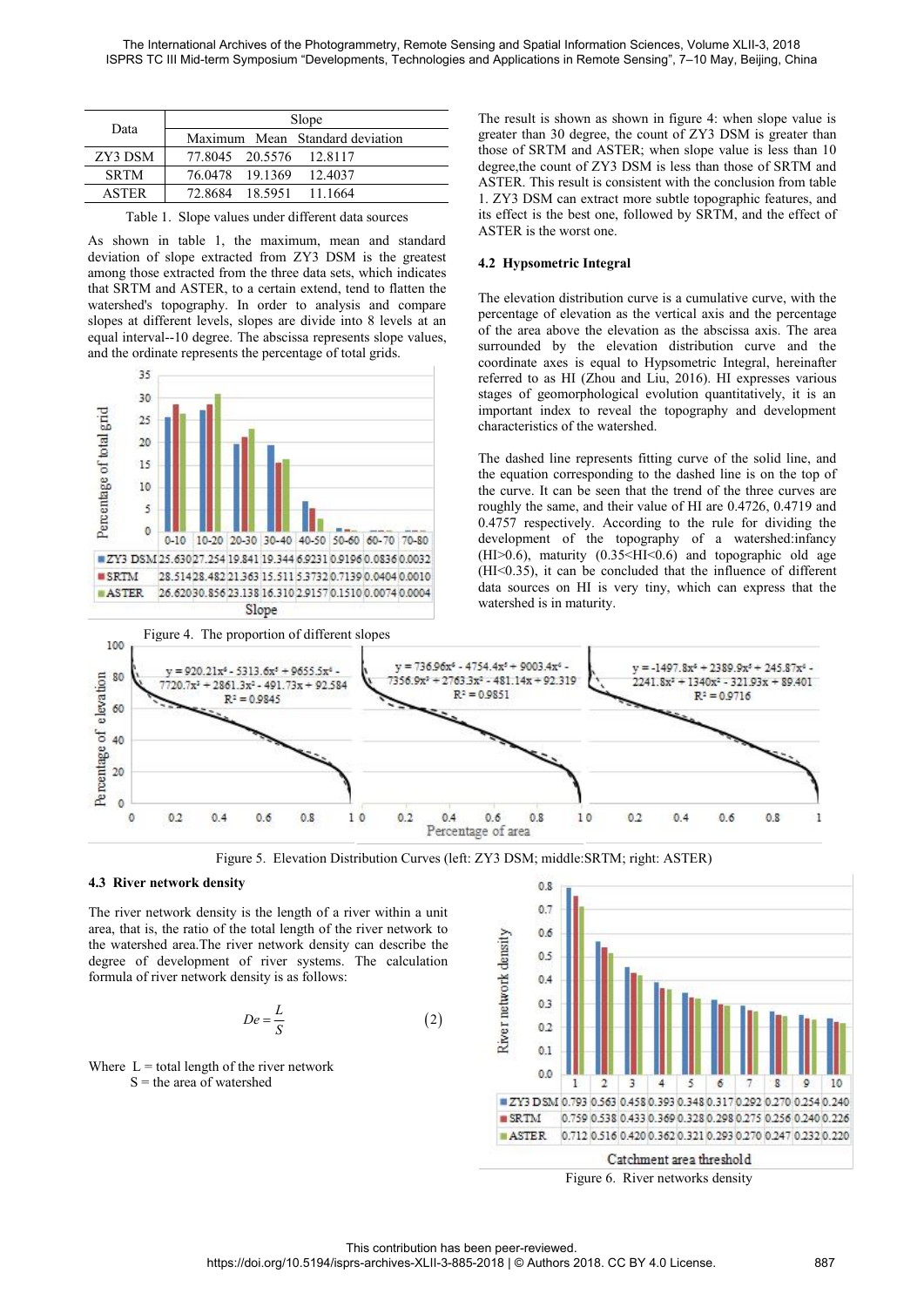The International Archives of the Photogrammetry, Remote Sensing and Spatial Information Sc<br>
ISPRS TC III Mid-term Symposium "Developments, Technologies and Applications in Remote Ser<br>
As shown in Figure 6, with the increa The International Archives of the Photogrammetry, Remote Sensing and Spatial Information Sc<br>
ISPRS TC III Mid-term Symposium "Developments, Technologies and Applications in Remote Ser<br>
As shown in Figure 6, with the increa The International Archives of the Photogrammetry, Remote Sensing and Spatial Information Sci<br>
ISPRS TC III Mid-term Symposium "Developments, Technologies and Applications in Remote Sens<br>
As shown in Figure 6, with the incr The International Archives of the Photogrammetry, Remote Sensing and Spatial Information Sc<br>
ISPRS TC III Mid-term Symposium "Developments, Technologies and Applications in Remote Ser<br>
As shown in Figure 6, with the increa The International Archives of the Photogrammetry, Remote Sensing and Spatial Informatio<br>
ISPRS TC III Mid-term Symposium "Developments, Technologies and Applications in Remote<br>
As shown in Figure 6, with the increase of ca The International Archives of the Photogrammetry, Remote Sensing and Spatial Information ISPRS TC III Mid-term Symposium "Developments, Technologies and Applications in Remote S<br>As shown in Figure 6, with the increase of c The International Archives of the Photogrammetry, Remote Sensing and Spatial Information Science ISPRS TC III Mid-term Symposium "Developments, Technologies and Applications in Remote Sensing<br>As shown in Figure 6, with the ASTER. **4.4 River network discrepancy**<br>
In order the concept of mixed and the conception<br>
14.4 River network density extracted by the same<br>
set is reduced. Under the same catchment area threshold<br>
relationship of river network de As shown in Figure 6, with the increase of catchment area<br>threshold, the river network density extracted by the same data<br>set is reduced. Under the same catchment area threshold, the<br>relationship of river network density The shown in Figure 0, which we increase of catalisation discrepancy<br>
The calculationship of river network density extracted by the same data<br>
set is reduced. Under the same catchment area threshold, the<br>
relationship of Exercise to reduced. Under the same catchment area threshold, the<br>
relationship of river network density extracted by the three data<br>
sources is as follows: ZY3 DSM>SRTM>ASTER.In general,<br>
the river network density of ZY3

**EVALUATE SURFE 2018**<br>
Fig. 1 and the degree of coincidence of different river<br>
oribe the degree of coincidence of different river<br>
introduced (Zhan, 2008). The calculation<br>
r network discrepancy is as follows:<br>  $Dc = \frac{\sum A$ For network discrepancy<br>to describe the degree of coincidence of different rive<br>s quantitatively, the concept of river networ<br>ncy is introduced (Zhan, 2008). The calculatio<br>of river network discrepancy is as follows:<br> $Dc =$ 

$$
Dc = \frac{\sum A_i}{S} \times 100\%
$$
 (3) The river r



From figure 7, the river network extracted from 2Y3 DSM has<br>the riginal methanics of the river network discrepancy curves<br>and ASTER is the worst.<br>(2) The similarity of river network discrepancy curves<br>and ASTER is the lowe effect on the terrain amon<br>
SRTM and ASTER, folk<br>
ASTER, folk<br>
ASTER, folk<br>
ASTER is the worst.<br>
(3) The similarity of river<br>
Figure 7. Parts of river network discrepancy curves<br>
(Catchment area threshold is 1km<sup>2</sup>; upper: SRTM and ASTER, followed<br>
ASTER is the worst.<br>
(3) The similarity of river network<br>
SRTM is the highest one, but<br>
tigure 7. Parts of river network discrepancy curves<br>
(Catchment area threshold is 1km<sup>2</sup>; upper: ASTER- SRTM ASTER is the worst.<br>
(3) The similarity of river net<br>
SRTM is the highest one, but the smallest river network discrepancy curves<br>
(Catchment area threshold is 1km<sup>2</sup>; upper: ASTER-SRTM;<br>
middle: ASTER-ZY3 DSM; lower: SRTM-(3) The similarity of<br>
SRTM is the highest<br>
Figure 7. Parts of river network discrepancy curves<br>
and ASTER is the lo<br>
(Catchment area threshold is 1km<sup>2</sup>; upper: ASTER-SRTM;<br>
uniddle: ASTER-ZY3 DSM; lower: SRTM-ZY3 DSM has



CONCLUSION THE SIGN ASTER SETM THAT THE SIGN OF THE SIGN OF THE THE SETM-ZY3 DSM Figure 8. River networks discrepancy<br>The river network discrepancy between ASTER and ZY3 DSM<br>is the biggest among the three except when the **EXECUTE: THE REFORE THE REFORE THE SIGNAL STER-SRIM ESTIM-EXECUTE SETM-ZY3 DSM** Figure 8. River networks discrepancy<br>
The river network discrepancy between ASTER and ZY3 DSM<br>
is the biggest among the three except when 1 2 3 4 5 6 7 8 9 10<br>
Catchment area threshold<br>
SRTM-ZY3 DSM ASTER-SRTM ASTER-ZY3 DSM<br>
Figure 8. River networks discrepancy<br>
The river network discrepancy between ASTER and ZY3 DSM<br>
is the biggest among the three except wh **EXECUTE ASSERVATE ASSERVATE ASSERVATE**<br> **5. CONCLUSIONS**<br> **5. CONCLUSIONS**<br> **5. CONCLUSIONS**<br> **5. CONCLUSIONS**<br> **5. CONCLUSIONS**<br> **5. CONCLUSIONS**<br> **5. CONCLUSIONS**<br> **5. CONCLUSIONS**<br> **5. CONCLUSIONS**<br> **5. CONCLUSIONS**<br> The river network discrepancy between ASTER and ZY3 DSM<br>is the biggest among the three except when the catchment area<br>threshold is 1km<sup>2</sup>. The larger river network discrepancy, the<br>lower similarity of the two rivers,<br>and t In the threat incomparison of the beingest among the three except when the catchment area<br>threshold is 1 km<sup>2</sup>. The larger river network discrepancy, the<br>lower similarity of the two rivers, and the smaller river network<br>di In the signal and the correct when the concernent area.<br>
threshold is 1 km<sup>2</sup>. The larger river network discrepancy, the<br>
lower similarity of the two rivers, and the smaller river network<br>
discrepancy, the higher similari

riversion is rain. The ranger fiver incursive, the two rivers in the smaller river network discrepancy, the higher similarity of the two rivers. So it can conclusion that the similarity between ZY3 DSM and SRTM is the high Example 1. The two rives, and the Solution of the Solution of Solution discrepancy, the higher similarity between ZY3 DSM and SRTM is the highest one, but the similarity between ZY3 DSM and ASTER is the lowest one from all discrepancy, the inglier similarity of the two<br>conclusion that the similarity between ZY3 L<br>the highest one, but the similarity between<br>ASTER is the lowest one from all the results a<br>5. CONCLUSIONS<br>The terrain of malyy nar (1) From slope map and HI, it can be know that ZY3 DSM, and ASTER is the lowest one from all the results above.<br>
5. CONCLUSIONS<br>
The terrain of malyy naryn river watershed is complex and<br>
affected by various factors. This SRTM is the lowest one non-tin the results above.<br>
S. CONCLUSIONS<br>
The terrain of malyy naryn river watershed is complex and<br>
affected by various factors. This article discussed four feature<br>
river network discrepancy) bas 5. CONCLUSIONS<br>The terrain of malyy naryn river watershed is complex and<br>affected by various factors. This article discussed four feature<br>factors (slope, hypsometric integral, river network density and<br>atsRTER. From the an 5. CONCLUSIONS<br>The terrain of malyy naryn river watershed is complex and<br>affected by various factors. This article discussed four feature<br>factors (slope, hypsometric integral, river network density and<br>river network discre The terrain of maryy naryn fiver watershed is complex and<br>frected by various factors. This article discussed four feature<br>factors (slope, hypsometric integral, river network density and<br>river network discrepancy) based on

consistent.

attected by various tactors. This article discussed four leature<br>factors (slope, hypsometric integral, river network density and<br>river network discrepancy) based on ZY3 DSM, SRTM and<br>ASRTER. From the analysis above, the fo river network discrepancy) based on ZY3 DSM, SRTM and river network discrepancy) based on ZY3 DSM, SRTM and ASRTER. From the analysis above, the following conclusions can be drawn:<br>(1) From slope map and HI, it can be know Free network discrepancy) oased on ZT3 DSM, SKTM and<br>ASRTER. From the analysis above, the following conclusions<br>can be drawn:<br>(1) From slope map and HI, it can be know that ZY3 DSM,<br>SRTM and ASTER can express the same roug ASKTER. From the analysis above, the following conclusions<br>can be drawn:<br>(1) From slope map and HI, it can be know that ZY3 DSM,<br>SRTM and ASTER can express the same rough terrain<br>characteristics, at the same time, degree o (1) From slope map and HI, it can be know that 2<br>SRTM and ASTER can express the same rou<br>characteristics, at the same time, degree of<br>topography development expressed by different da<br>consistent.<br>(2) From the analysis of sl (1) From stope map and FH, it can be know that 2.13 DSM, SRTM and ASTER can express the same rough terrain characteristics, at the same time, degree of watershed topography development expressed by different data sets are SRTM and ASTER can express the same fough terrant characteristics, at the same time, degree of watershed topography development expressed by different data sets are consistent.<br>
(2) From the analysis of slope and river net characteristics, at the same time, degree of watershed<br>topography development expressed by different data sets are<br>consistent.<br>(2) From the analysis of slope and river network density, ZY3<br>DSM can reflect terrain informati consistent.<br>
(2) From the analysis of slope and river network<br>
DSM can reflect terrain information over the<br>
River watershed in most detail and it has the beffect on the terrain among the three data sets of<br>
SRTM and ASTER

Extra waters and most detain and the data sets cappeasitor<br>of the terrain anong the three data sets of ZY3 DSM,<br>SRTM and ASTER, followed by SRTM, and the effect of<br>ASTER is the worst.<br>(3) The similarity of river networks e SRTM and ASTER, followed by SRTM, and the effect of<br>ASTER is the worst.<br>(3) The similarity of river networks extracted by ZY3 DSM and<br>SRTM is the highest one, but the similarity between ZY3 DSM<br>and ASTER is the lowest one BETHER IS the worst.<br>
(3) The similarity of river networks extracted by ZY3 DSM and<br>
SRTM is the highest one, but the similarity between ZY3 DSM<br>
and ASTER is the lowest one from river network discrepancy<br>
curves and HI.<br> (3) The similarity of river networks extracted by ZY3 DSM and SRTM is the highest one, but the similarity between ZY3 DSM<br>and ASTER is the lowest one from river network discrepancy<br>curves and HI.<br>**REFERENCES**<br>Guo, X.Y., Zh

## **REFERENCES**

John Thomas, Sabu Joseph, K. P. Thrivikramji, K.S., and Arunkumar, 301 Newton TY3 DSM (BUCK). The similarity between ZY3 DSM and ASTER is the lowest one from river network discrepancy curves and HI.<br> **REFERENCES**<br>
Guo, X. SER is the lowest one from river network discrepancy<br>and ASTER is the lowest one from river network discrepancy<br>curves and HI.<br>**REFERENCES**<br>Guo, X.Y., Zhang, H.Y., Zhang, Z.X., Hou, G.L., and Zhao,<br>J.J.,2011. Comparison an **SCEND REFERENCES**<br>Survey and HI.<br>**REFERENCES**<br>Guo, X.Y., Zhang, H.Y., Zhang, Z.X., Hou, G.L., and Zhao,<br>J.J.,2011. Comparison analysis of data quality accuracy<br>between ASTER GDEM and SRTM3. *Remote Sensing*<br>Technology and **REFERENCES**<br>
Guo, X.Y., Zhang, H.Y., Zhang, Z.X., Hou, G.L., and Zhao,<br>
J.J., 2011. Comparison analysis of data quality accuracy<br>
between ASTER GDEM and SRTM3. *Remote Sensing*<br> *Technology and Application*, 26 (03), pp.